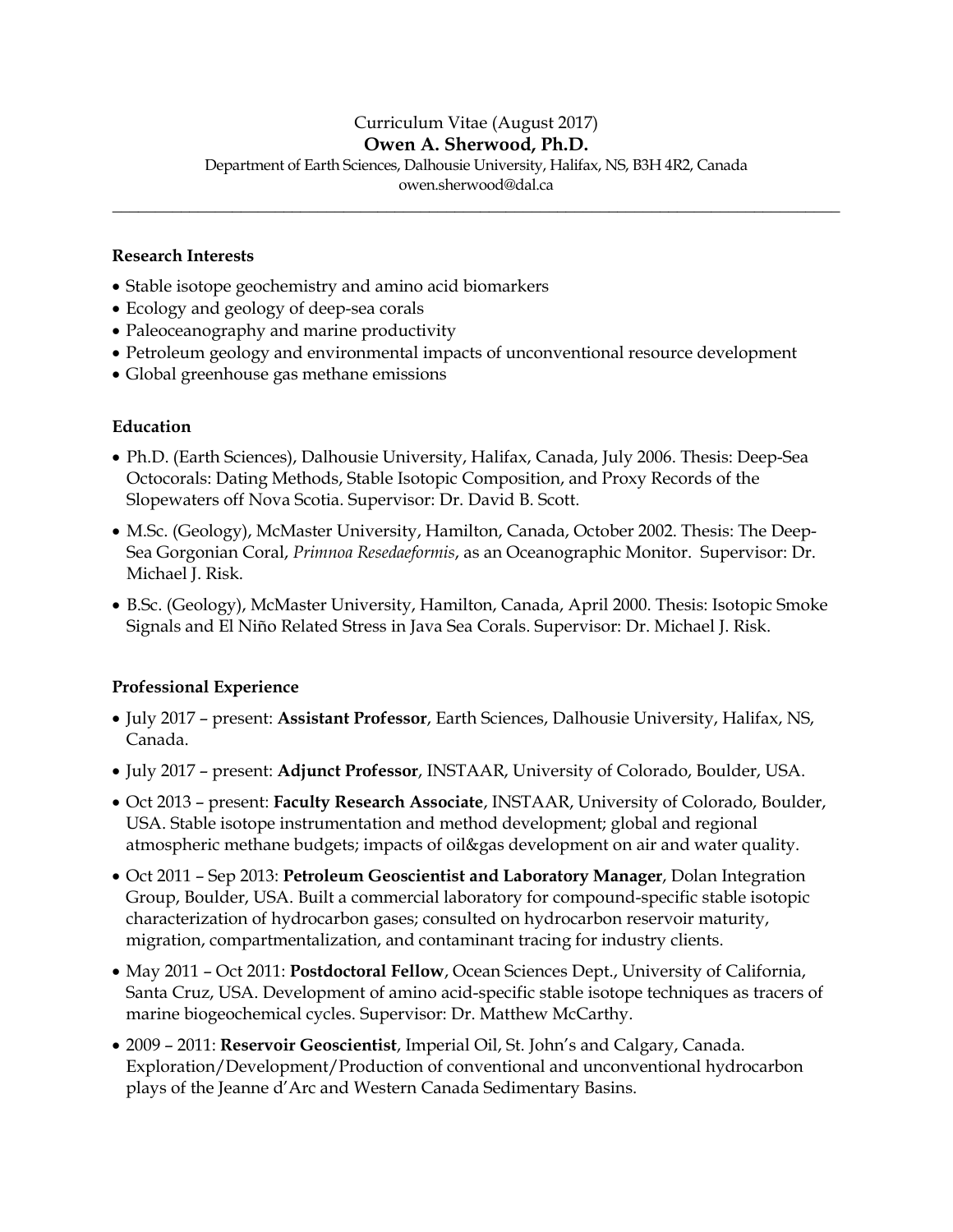- 2008: **Postdoctoral Fellow**, Dept. of Earth Sciences, Memorial University of Newfoundland, St. John's, Canada. Experimental Ichnology and the effects of burrowing organisms on hydrocarbon reservoir quality. Supervisor: Dr. Duncan McIlroy.
- 2008: **Endeavour Research Fellow**, CSIRO Marine and Atmospheric Research, Hobart, Australia. Development of paleoceanographic proxies from deep-sea corals of the Southern Ocean. Supervisor: Dr. Ron Thresher.
- 2006 2008: **NSERC Postdoctoral Fellow**, Dept. of Biology, Memorial University of Newfoundland, St. John's, Canada. Biogeochemistry of Northwest Atlantic deep-sea corals: Application to paleoceanography and marine conservation. Supervisor: Dr. Evan Edinger.

#### **Fellowships, Scholarships and Awards**

- 2008: Australian Endeavour Research Fellowship. \$20,000 AUD.
- 2006 2008: NSERC Postdoctoral Fellowship. \$80,000 CAD.
- 2006: NSERC Visiting Fellowship in Canadian Government Laboratories Program. \$43,000 (declined).
- 2005: Dalhousie Student Travel Grant. \$1,000 CAD.
- 2003 2005: NSERC Postgraduate Scholarship. \$46,000 CAD.

# **Journal Articles**

- 25. **Sherwood OA**, Schwietzke S, Arling VA, Etiope G (2017) Global inventory of gas geochemistry data from fossil fuel, microbial and biomass burning sources, version 2017. *Earth System Science Data*. 9: 639-656.
- 24. Lopez M, **Sherwood OA**, Dlugokencky EJ, Kessler R, Girouz L, Worthy D (2017) Isotopic signatures of anthropogenic CH<sup>4</sup> sources in Alberta Canada. *Atmospheric Environment*, 164: 1280-288.
- 23. Lackey G, Rajaram H, **Sherwood OA**, Burke TL, Ryan JN (2017) Surface casing pressure as an indicator of ell integrity loss and stray gas migration in the Wattenberg field, Colorado. *Environmental Science and Technology*, 51: 3567-3574.
- 22. Schwietzke S, **Sherwood OA**, Bruhwiler LMP, Miller JB, Etiope G, Dlugokencky EJ, Michel SE, Arling VA, Vaughn BH, White JWC, Tans PP. Upward revision of global fossil fuel methane emissions based on isotope database. *Nature* 538: 88-91.
- 21. **Sherwood OA**, Rogers JD, Lackey G, Burke TL, Osborn SG, Ryan JN. Groundwater methane in relation to oil and gas development and shallow coal seams in the Denver-Julesburg Basin of Colorado. *Proceedings of the National Academy of Sciences* 113(30): 8391-8396.
- 20. McMahon KW, McCarthy MD, **Sherwood OA**, Larsen T (2015) Millennial-scale plankton regime shifts in the subtropical North Pacific Ocean. *Science* 350: 1530-1533.
- 19. Schiff JT, Batista FC, **Sherwood OA**, Guilderson TP, Hill TM, Ravelo AC, McMahon KW, McCarthy MD (2014) Compound specific amino acid  $\delta^{13}$ C patterns in a deep-sea proteinaceous coral: Implications for reconstructing detailed  $\delta^{13}C$  records of exported primary production. *Marine Chemistry* 166: 82-91.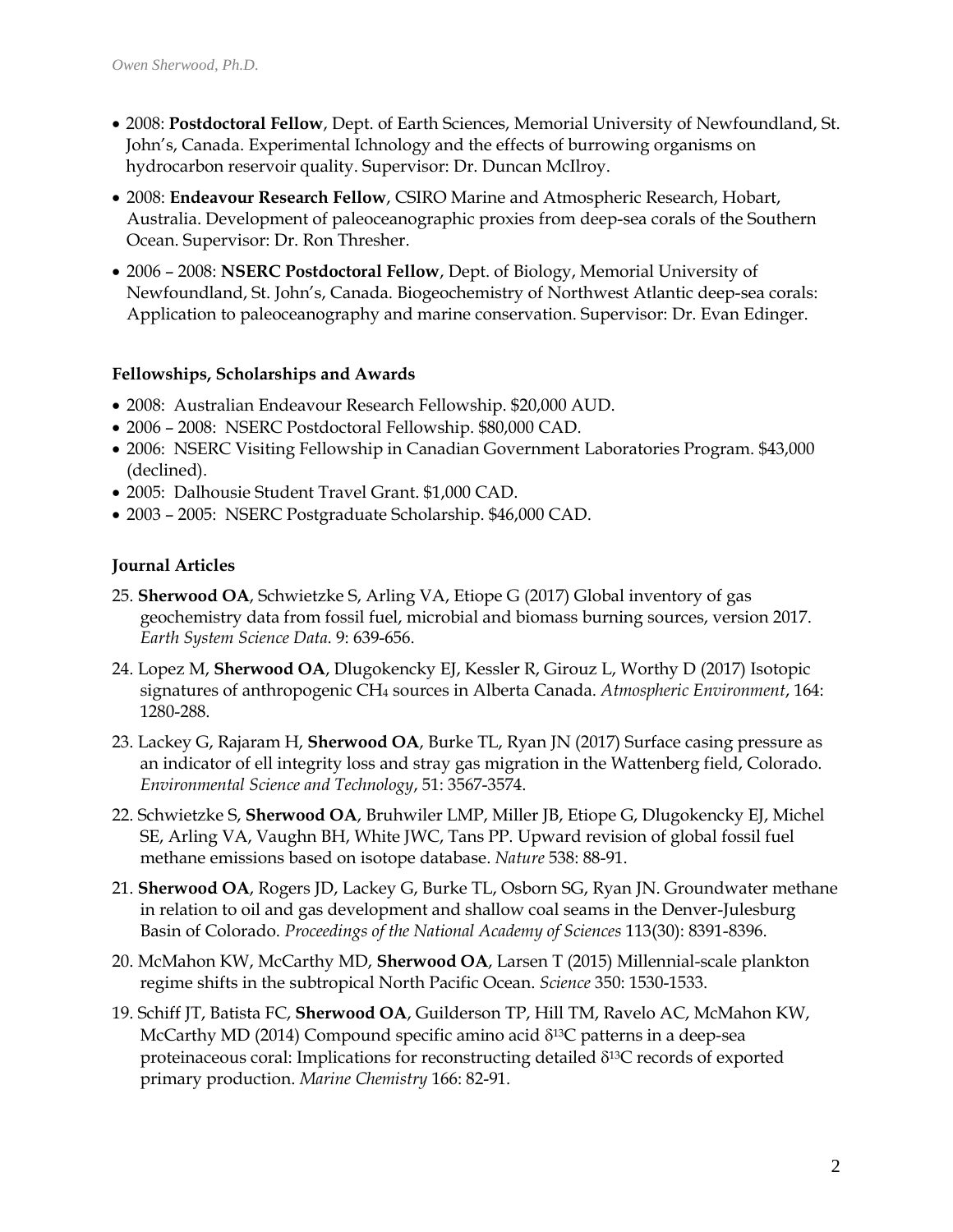- 18. **Sherwood OA,** Guilderson TP, Batista FC, Schiff JT, McCarthy MD (2014). Increasing subtropical North Pacific Ocean nitrogen fixation since the Little Ice Age. *Nature* 505: 78-81 (+ cover illustration).
- 17. Edinger EN, **Sherwood OA** (2012) Applied taphonomy of gorgonian and antipatharian corals in Atlantic Canada: experimental decay rates, field observations, and implications for assessing fisheries damage to deep-sea coral habitats. *Neues Jahrbuch für Geologie und Paläontologie-Abhandlungen* 265(2): 199-128.
- 16. Edinger EN, **Sherwood OA**, Piper DJW, Wareham VE, Baker KD, Gilkinson KD, Scott DB (2012) Geological features supporting deep-sea coral habitat in Atlantic Canada. *Continental Shelf Research* 31(2): S69-S84.
- 15. **Sherwood OA**, Lehman M, Schubert C, Scott DB, McCarthy MD (2011) Nutrient regime shift in the Western North Atlantic indicated by compound-specific  $\delta^{15}N$  of deep-sea corals. *Proceedings of the National Academy of Sciences* 108: 1011-1015.
- 14. **Sherwood OA**, Lapointe BE, Risk MJ, Jamieson R (2010) Nitrogen isotopic records of terrestrial pollution encoded in Floridian and Bahamian gorgonian corals. *Environmental Science and Technology* 44: 874-880.
- 13. Herringshaw L, **Sherwood OA**, McIlroy D (2010) Ecosystem engineering by bioturbating polychaetes in event bed microcosms. *Palaios* 25: 46-58 ( + cover illustration).
- 12. **Sherwood OA**, Thresher RE, Fallon SJ, Davies DM, Trull TW (2009) Multi-century timeseries of 15N and 14C in bamboo corals from deep Tasmanian seamounts: Evidence for stable oceanographic conditions. *Marine Ecology Progress Series* 397: 209-218.
- 11. Risk MJ, **Sherwood OA**, Nairn R, Gibbons C (2009) Tracking the record of sewage discharge off Jeddah, Saudi Arabia, since 1950, using stable isotope records from antipatharians. *Marine Ecology Progress Series* 397: 219-226.
- 10. Risk MJ, Lapointe BE, **Sherwood OA**, Bedford B (2009). The use of  $\delta^{15}N$  in assessing sewage stress on coral reefs. *Marine Pollution Bulletin* 58: 793-802 (MPB Best Paper of 2009 Award).
- 9. **Sherwood OA**, Edinger EN. (2009) Ages and growth rates of some cold-water gorgonian and antipatharian corals of Newfoundland and Labrador. *Canadian Journal of Fisheries and Aquatic Sciences* 66: 142-152.
- 8. **Sherwood OA**, Guilderson TP, Edinger EN, Ghaleb B, Risk MJ, Scott DB. (2008) Late Holocene radiocarbon variability in Northwest Atlantic slope waters. *Earth and Planetary Science Letters* 275: 146-153.
- 7. **Sherwood OA**, Jamieson R, Edinger EN, Wareham VE. (2008) Stable C and N isotopic composition of cold-water corals from the Newfoundland and Labrador continental slope: examination of trophic, depth and spatial effects. *Deep-Sea Research Part I* 55: 1392-1402.
- 6. **Sherwood OA**, Scott DB, Risk MJ (2006) Late Holocene radiocarbon and aspartic acid racemization dating of deep-sea octocorals. *Geochimica et Cosmochimica Acta* 70: 2806-2814.
- 5. **Sherwood OA**, Heikoop JM, Scott DB, Risk MJ, Guilderson TP, McKinney RA (2005) Stable isotopic composition of deep sea gorgonian corals (*Primnoa* spp.): a new archive of surface processes. *Marine Ecology Progress Series* 301: 135-148.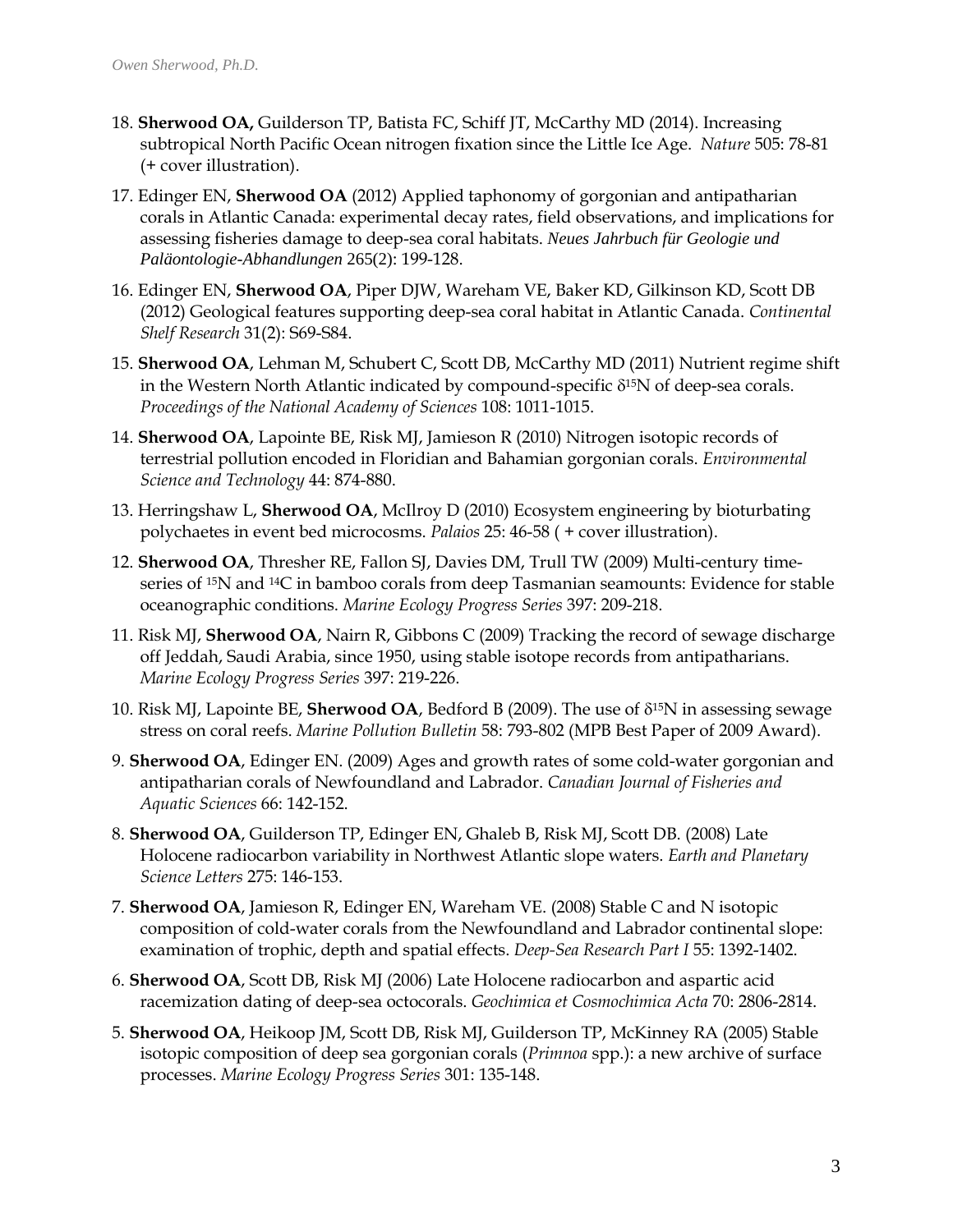- 4. **Sherwood OA**, Scott DB, Risk MJ, Guilderson TP (2005) Radiocarbon evidence for annual growth rings in the deep sea octocoral *Primnoa resedaeformis*. *Marine Ecology Progress Series* 301: 129-134.
- 3. Ward-Paige CA, Risk MJ, **Sherwood OA** (2005) Clionid sponge surveys on the Florida reef tract suggest land-based nutrient inputs. *Marine Pollution Bulletin* 51: 570-579.
- 2. Ward-Paige CA, Risk MJ, **Sherwood OA** (2005) Reconstruction of nitrogen sources on coral reefs: δ<sup>13</sup>C and δ<sup>15</sup>N in gorgonians from Florida Reef Tract. *Marine Ecology Progress Series*. 296: 155-163.
- 1. Risk MJ, **Sherwood OA**, Heikoop JM, Llewellyn G (2003) Smoke signals from corals: isotopic signature of the 1997 Indonesian 'haze' event. *Marine Geology* 202: 71-78.

# **Book Chapters**

- 4. **Sherwood OA**, Travers PD, Dolan MP (2014). Compound-specific stable isotopic analysis of natural and produced hydrocarbons surrounding oil and gas operations. In: Ferrer I, Thurman EM (Eds.) Advanced Techniques in Gas Chromatography-Mass Spectrometry (GC-MS-MS and GC-TOF-MS) for Environmental Chemistry. Elsevier, pp. 347-372.
- 3. **Sherwood OA**, Risk MJ (2007). Deep-sea corals: New insights to paleoceanography. In: Hillaire-Marcel C, de Vernal A (Eds.) Proxies in Late Cenozoic Paleoceanography. Elsevier, pp. 491-517.
- 2. **Sherwood OA**, Heikoop JM, Sinclair DJ, Scott DB, Risk MJ, Shearer C, Azetsu-Scott K (2005) Skeletal Mg/Ca in *Primnoa resedaeformis*: relationship to temperature? In: Freiwald A, Roberts JM (Eds.) Cold-Water Corals and Ecosystems. Springer, pp. 1061-1079.
- 1. Sinclair DJ, **Sherwood OA**, Risk MJ, Hillaire-Marcel C, Tubrett M, Sylvester P, McCulloch M, Kinsley L (2005) Testing the reproducibility of  $Mg/Ca$  profiles in the deep-water coral *Primnoa resedaeformis*: putting the proxy through its paces. In: Freiwald A, Roberts JM (Eds.) Cold-Water Corals and Ecosystems. Springer, pp. 1039-1060.

# **Government Reports**

- 2. Prouty NG, Roark EB, Andrews A, Robinson LF, Hill T, **Sherwood OA**, Williams B, Guilderson TP, Fallon SJ. Age and growth rates and paleoclimate studies. In: Etnoyer PJ, Cairns SD, Hourigan T (Eds.) State of Deep-Sea Coral and Sponge Ecosystems of the United States: 2014. NOAA (in press).
- 1. Gilkinson K, Edinger E (Eds) The Ecology of Deep-Sea Corals of Newfoundland and Labrador Waters: Biogeography, Life History, Biogeochemistry, and Relation to Fishes. Can Tech Rep of Fish and Aquatic Sci No. 2830. pp 66-73. (Two chapters as primary author and one as co-author)

# **Extended Abstracts**

4. Armstrong KJ, Rogers JD, Burke TL, Ryan JN, **Sherwood OA** (2017) Characterization of accidental spills and releases affecting groundwater in the Greater Wattenberg area of the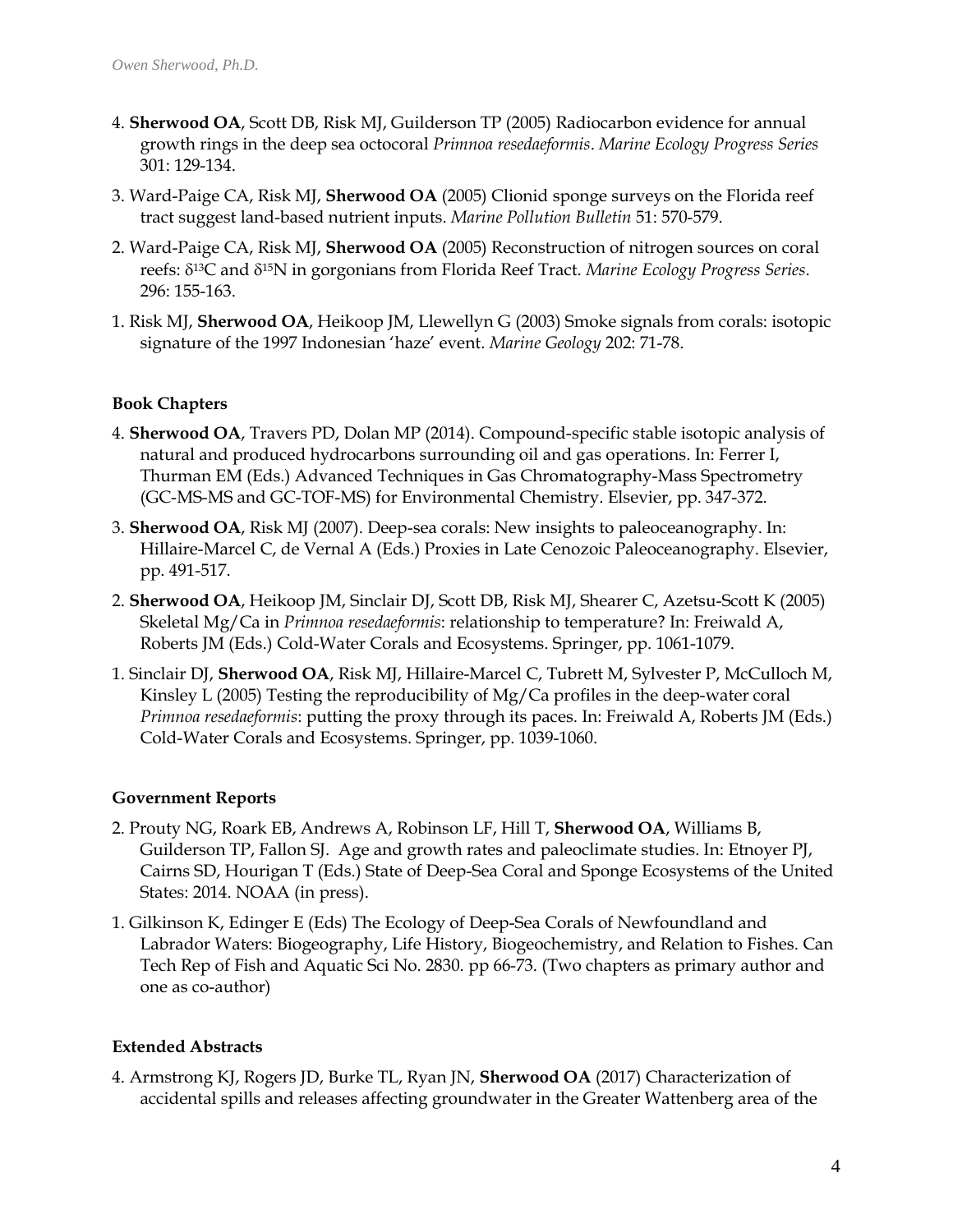Denver-Julesburg basin in northeastern Colorado. SPE Health, Safety, Security Environment & Social Responsibility Conference – North America. SPE paper no. SPE-184435-MS.

- 3. Strauss J, Schaiberger A, Rosenau N, Travers P, **Sherwood OA**, Dolan MP (2014) Using stable isotopes and water quality to investigate sources of stray gas in the Wattenberg Field of Colorado. Unconventional Resources Technology Conference, Denver, USA. URTeC paper no. 1922468.
- 2. **Sherwood OA**, Travers P, Dolan MP (2013) Hydrocarbon maturity and migration analysis using production gas stable isotopic signatures in the Wattenberg Field, Denver Basin, Colorado, USA. Unconventional Resources Technology Conference, Denver, USA. URTeC paper no. 1580285.
- 1. **Sherwood OA**, Thresher RE, Fallon SJ, Davies DM, Trull TW (2008) Deep-sea bamboo corals from the Tasmanian seamounts: Isotopic evidence for benthic-pelagic coupling. ICES Annual Science Conference, Halifax, Canada. CM 2008/C:18.

#### **Recent Conference Presentations and Posters**

- 12. **Sherwood OA**, McMahon K, Guilderson TP, McCarthy MD (2014) Late Holocene plankton domain shifts in the North Pacific subtropical gyre revealed by amino acid specific  $\delta^{13}C$  and 15N records from proteinaceous deep-sea corals. AGU Fall Meeting, San Francisco, USA. (invited speaker)
- 11. Schwietzke S, **Sherwood OA**, Tans P, Michel SE, Miller JB, Dlugokencky EJ, Griffin W, Bruhwiler L (2014) Long-term trends and confidence in global natural gas fugitive emissions rates based in δ<sup>13</sup>C-CH<sub>4</sub>. AGU Fall Meeting, San Francisco, USA.
- 10. Vaughn BH, Rella C, **Sherwood OA**, Petron G (2014) Ground based mobile isotopic methane measurements in the Front Range, Colorado. AGU Fall Meeting, San Francisco, USA.
- 9. Rogers JN, **Sherwood OA**, Lackey G, Burke T, Osborn S, Ryan JN (2014) Occurrence and origin of methane in relation to major ion concentrations in groundwater wells of the Denver-Julesburg and Piceance basins of Colorado. AGU Fall Meeting, San Francisco, USA.
- 8. Michel SE, Miller JB, Dlugokencky EJ, Vaughn BH, White JC, Sack AL, **Sherwood OA**, Masarie KA (2014). As methane concentration goes up, stable isotopes of methane go down: <sup>13</sup>C implicates a microbial source across latitudinal gradients. AGU Fall Meeting, San Francisco, USA.
- 7. **Sherwood OA**, Rogers JD, Lackey GD, Burke TL, Osborn SG, Ryan JN (2014) Identification and occurrence of thermogenic stray gas in groundwater wells of the Denver-Julesburg and Piceance basins of Colorado. GSA Annual Meeting, Vancouver, Canada.
- 6. **Sherwood OA**, Batista FC, Brown JT, Guilderson TP, McCarthy MD (2012) Thousand year archives of bulk and compound-specific  $\delta^{15}N$  of export production from the North Pacific Subtropical Gyre indicate increasing nitrogen fixation over the past 150 Years. AGU Fall Meeting, San Francisco, USA.
- 5. Brown JT, Batista FC, **Sherwood OA**, Ravelo AC, Hill T, Guilderson TP, McCarthy MD (2012) Compound-specific 13C of amino acids in a deep-sea coral (*Isidella*) from the Monterey Canyon. AGU Fall Meeting, San Francisco, USA.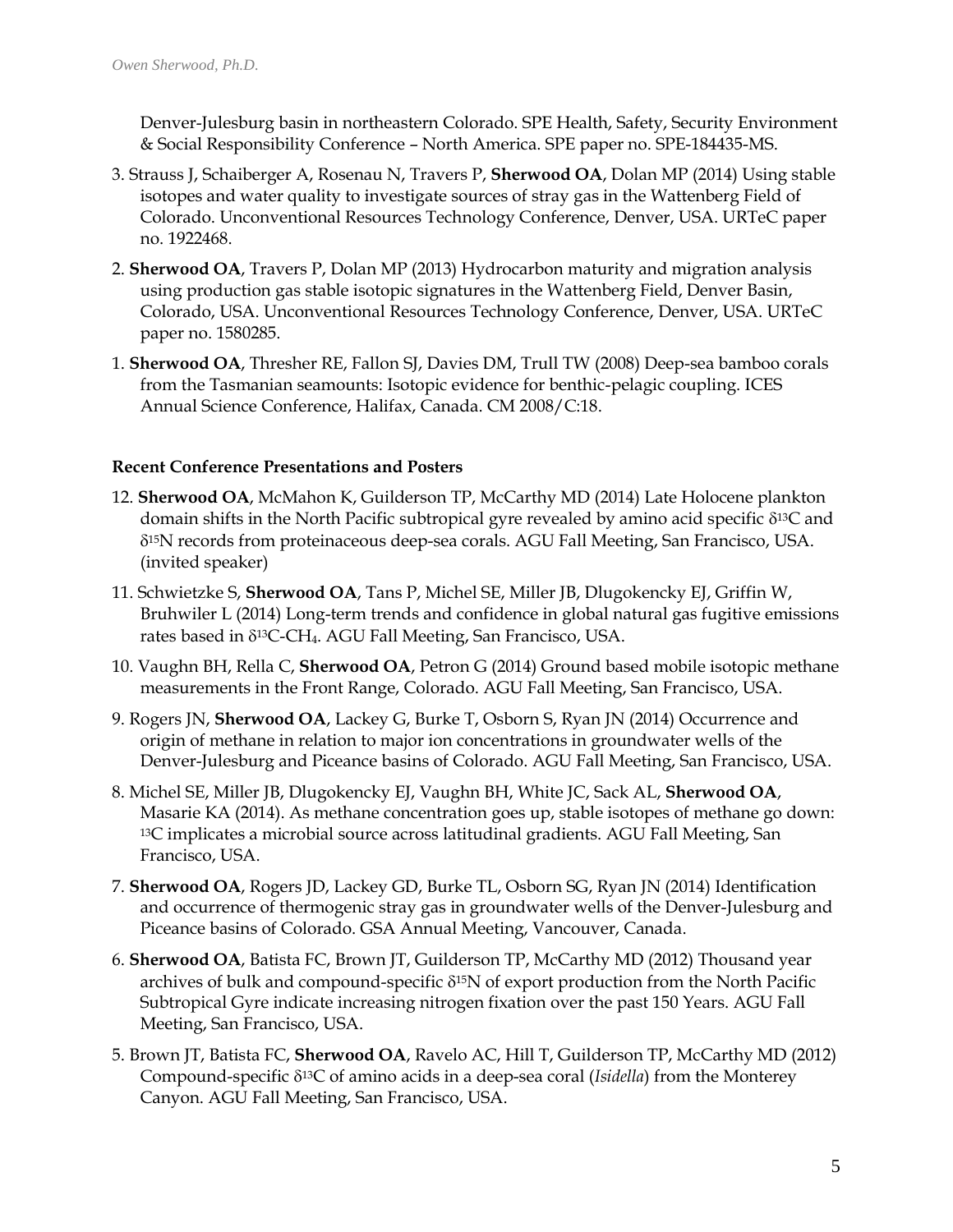- 4. McCarthy MD, Batista FC, Vokhshoori NL, Brown JT, Guilderson TP, Ravelo AC, **Sherwood OA** (2012) Phenylalanine  $\delta^{15}N$  in paleo archives as a new proxy for  $\delta^{15}N$  of exported primary production. AGU Fall Meeting, San Francisco, USA.
- 3. **Sherwood OA**, Batista FC, Guilderson TP, McCarthy MD (2012) Amino acid-specific nitrogen isotopic composition of deep-sea corals: unraveling paleo-nitrogen cycle interactions. ASLO/AGU Ocean Sciences Meeting, Salt Lake City, USA.
- 2. McCarthy MD, **Sherwood OA**, Batista F, Lehmann M, Ravelo C, Schubert C (2011) Nitrogen isotopes of amino acids: First results in sediments and gorgonian corals of a new tool to reconstruct organic nitrogen source and cycling from paleoarchives. 25<sup>th</sup> International Meeting on Organic Geochemistry, Bremen, Germany.
- 1. Edinger EN, **Sherwood OA** (2011) Taphonomy of gorgonian and antipatharian cold-water corals in Atlantic Canada: experimental decay rates and field observations. 6th International Meeting on Taphonomy and Fossilization, Tübingen, Germany.

# **Published Databases**

1. **Sherwood OA**, Guilderson TP, Batista FC, Schiff JT, McCarthy MD. Hawaiian gold coral bulk and compound specific nitrogen isotope data for the last millennium. NOAA Paleoclimate Data Center, http://www.ncdc.noaa.gov/paleo/study/17435.

### **Collaborators**

- Kumiko Azetsu-Scott, Department of Fisheries and Oceans, Halifax, Canada
- Evan Edinger, Memorial University of Newfoundland, St John's, Canada
- Stewart Fallon, Australian National University, Canberra, Australia
- Kent Gilkinson, Department of Fisheries and Oceans, St. John's, Canada
- Tom Guilderson, Lawrence Livermore National Laboratory, Livermore, USA
- Jeffrey Heikoop, Los Alamos National Laboratory, Los Alamos, USA
- Liam Herringshaw, Durham University, Durham, United Kingdom
- Tessa Hill, University of California, Davis, USA
- Claude Hillaire-Marcel, GEOTOP, Montreal, Canada
- Brian Lapointe, Harbor Branch Oceanographic Institute, Fort Pierce, USA
- Moritz Lehman, Universität Basel, Basel, Switzerland
- Matthew McCarthy, University of California, Santa Cruz, USA
- Duncan McIlroy, Memorial University, St. John's, Canada
- Kelton McMahon, University of California, Santa Cruz, USA
- Gabrielle Petron, NOAA, Boulder, USA
- David Piper, Geological Survey of Canada, Halifax, Canada
- Mike Risk, McMaster University, Hamilton, Canada
- Joe Ryan, University of Colorado, Boulder, USA
- Carsten Schubert, Eawag, Dübendorf, Switzerland
- Stefan Schwietzke, NOAA, Boulder, USA
- David Scott, Dalhousie University, Halifax, Canada
- Dan Sinclair, Victoria University of Wellington, Wellington, New Zealand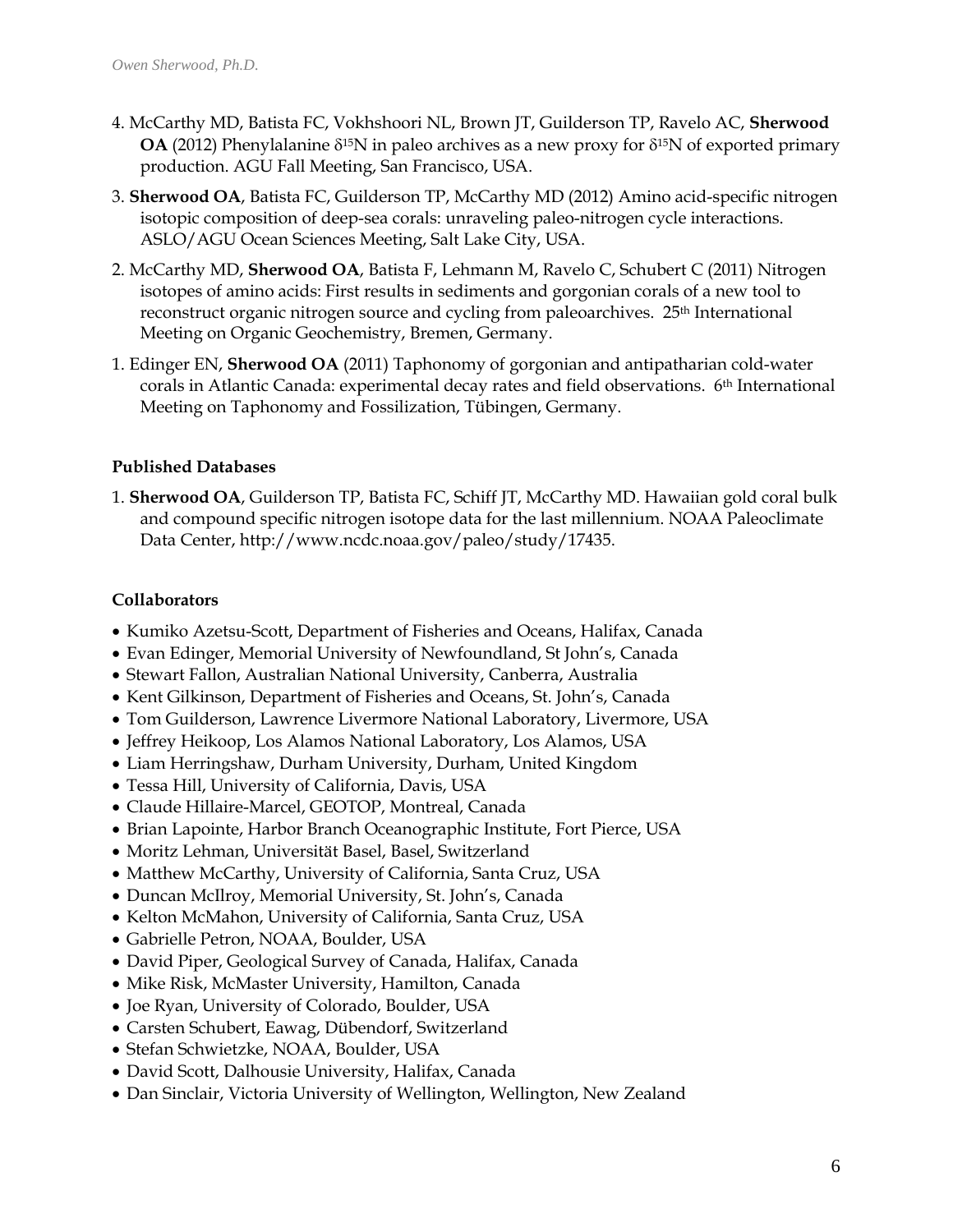- Ron Thresher, CSIRO Marine and Atmospheric Sciences, Hobart, Australia
- Tom Trull, University of Tasmania, Hobart, Australia
- Bruce Vaughn, INSTAAR, University of Colorado, Boulder, USA
- James White, INSTAAR, University of Colorado, Boulder, USA
- Mark Williams, INSTAAR, University of Colorado, Boulder, USA

### **Seagoing Experience**

- 2016: *CCGS Amundsen*. ROV geological/biological survey, Baffin Bay (2 weeks).
- 2007: *CCGS Hudson.* ROV geological/biological survey, Scotian Slope and Grand Banks (3 weeks).
- 2006: *CCGS Teleos*t multi-species biological survey, Orphan Basin (2 weeks).
- 2003: *CCGS Hudson* physical oceanographic survey, Flemish Pass (1 week).

# **Professional Development**

- 2011: Interpretation Geophysics School, ExxonMobil, Houston (2 weeks).
- 2010: Fundamentals of Stratigraphic and Structural Concepts Field School, ExxonMobil, West Texas, New Mexico and Utah (2 weeks).
- 2010: Fundamentals of Subsurface Interpretation, ExxonMobil, Houston (2 weeks).
- 2010: Assessment Concepts, Imperial Oil, Calgary (1 week).
- 2010: Rocky Mountain Geology Field Trip, Imperial Oil, Calgary (3 days).
- 2009: Geological Operations and Formation Evaluation, ExxonMobil, Houston (3 weeks).

# **Service and Outreach**

- Reviewer for**:** *Bulletin of Marine Science, Canadian Journal of Fisheries and Aquatic Sciences*, *Coral Reefs, Deep-Sea Research, Earth and Planetary Science Letters, Fisheries Research, Geochimica et Cosmochimica Acta, Global Biogeochemical Cycles, Hydrobiologia, Hydrogeology Journal, Limnology & Oceanography, Marine Biology, Marine Ecology, Marine Ecology Progress Series, Marine and Freshwater Research, Marine Pollution Bulletin, Nature Geoscience, Organic Geochemistry, Paleoceanography, P-cubed, PLoS ONE, Quaternary Science Reviews, Rapid Communications in Mass Spectrometry, Water Air & Soil Pollution, Water Resources Research*
- Reviewer for: National Science Foundation, NOAA Undersea Research Program, Hong Kong Research Grants Council.
- Session chair, GSA Annual meeting, Vancouver, 2014.
- Science Fair Volunteer Judge, Boulder area elementary schools, 2013-present.
- Lunch-and-Learn Coordinator, Imperial Oil, 2010.
- Recruiting Committee, Imperial Oil, 2010.
- Session chair, ASLO summer meeting, St. John's, 2008.